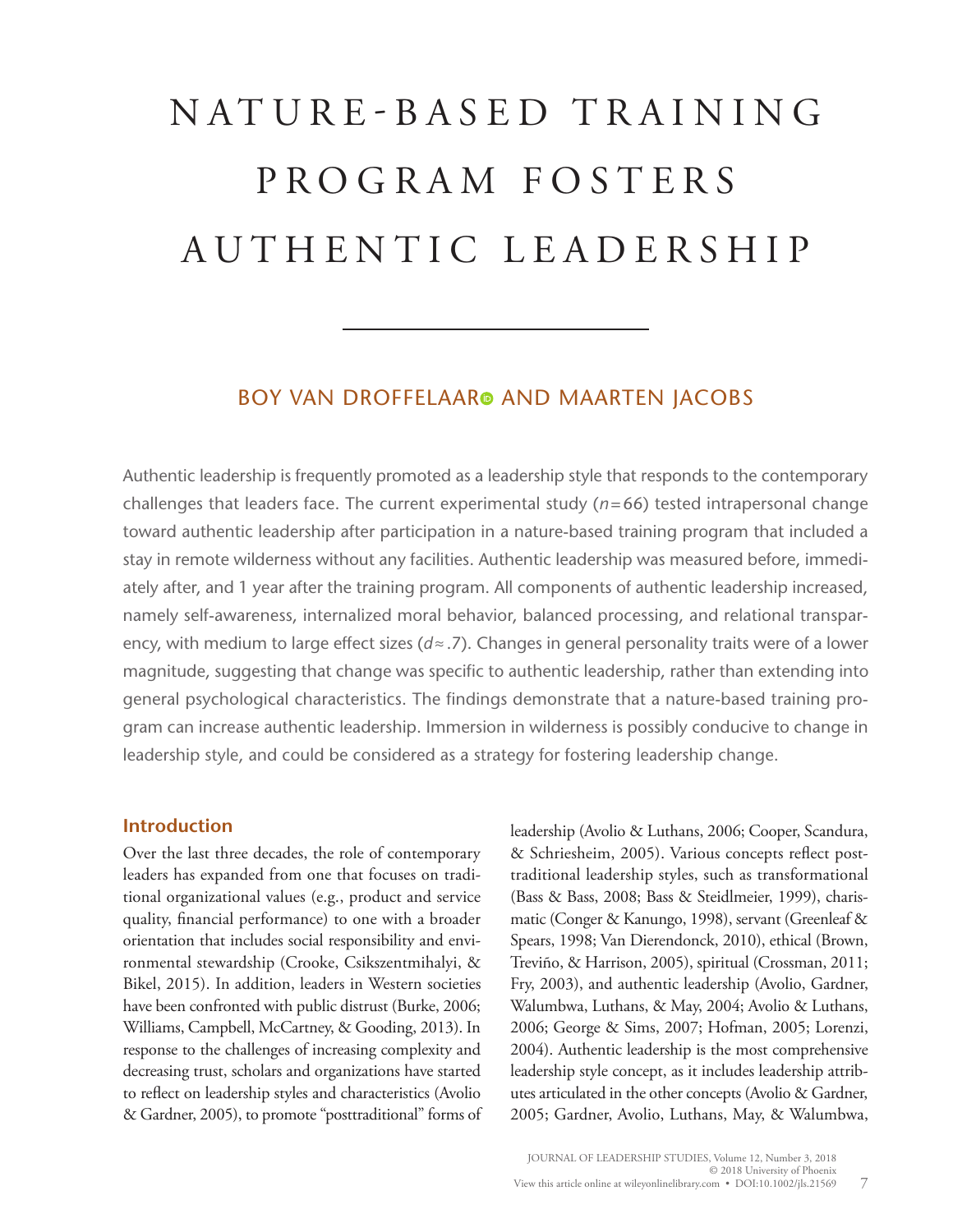2005; George & Sims, 2007; Luthans & Avolio, 2003; Walumbwa, Avolio, Gardner, Wernsing, & Peterson, 2007). Authentic leadership is defined as "[a] pattern of leader behavior that draws upon and promotes both positive psychological capacities and a positive ethical climate, to foster greater self-awareness, an internalized moral perspective, balanced processing of information, and relational transparency on the part of leaders working with followers, fostering positive self-development" (Walumbwa et al., 2007, p. 94). As such, commitment to authentic leadership would increase the capacity of leaders to respond to current challenges (Hannah, Avolio, & Walumbwa, 2014; May, Chan, Hodges, & Avolio, 2003). Greater ethical responsibility and transparency from the leaders could foster increased social responsibility and environmental stewardship, as well as contribute to building public trust.

Change toward authentic leadership may occur intergenerationally. For instance younger leaders, as a result of changes in curricula over the years, might already have more authentic leadership attributes than leaders from previous generations. If younger leaders then succeed older leaders when they retire, an aggregate level shift in leadership style might occur. However, such hypothetical intergenerational change is likely to be slow. Intrapersonal change toward authentic leadership would be faster and hence more effective when it comes to addressing contemporary leadership challenges. The present paper describes a study examining the effect of a nature-based training program on intrapersonal change toward authentic leadership. A positive effect could provide managers with an additional tool for leadership development, and influence the change toward authentic leadership.

#### **Literature Review**

## **AUTHENTIC LEADERSHIP: CHARACTERIZATION, CRITICISM, AND COMPONENTS**

Authentic leaders gain credibility and the trust of their followers through behavior that is in accordance with their values (Avolio et al., 2004), and genuinely desire to serve others through their leadership (George, 2003). Authentic leaders are characterized as leaders who are deeply aware of their values and beliefs, are self-confident, genuine, reliable, and trustworthy, take care of the development of their followers, enlarge their scope of interest, and establish an engaging, positive organizational climate (Avolio & Gardner, 2005; Gardner et al., 2005). In the leadership literature, authentic leadership is considered to be a "root concept" that underlies all forms of positive leadership and its development (Ilies, Morgeson, & Nahrgang, 2005). For instance, Luthans and Avolio (2003) contended that authentic leaders have positive psychological capabilities (confidence, hope, optimism, resilience), are morally grounded, future-oriented, and focus on developing other leaders. Authentic leaders stay close to themselves. Kernis (2003) argued that authenticity entails the unimpeded operation of one's true self in everyday life. Shamir and Eilam (2005) described authentic leaders as people whose role is a central component of their self-concept, who have a clear concept of self, and subsequently have self-concordant goals and show self-expressive behavior.

Leadership scholars have criticized the literature on authentic leadership, questioning whether a "true self" or "authentic self" exists, and whether acting according to one's true self would lead to morally good behavior (Collinson, 2011; Spoelstra, Butler, & Delaney, 2016). Whether the criticism is justified or not, an appraisal of relevant criticism is important to avoid blind adoption of the authentic leadership concept.

The question of whether a true self exists has a long-standing history in philosophy.

For example, Aristotle's notion of "eudaimonia" refers to a life that is lived in truth with one's true being (Pojman, 2006). Others have argued that being authentic is not possible, because an individual has no fixed inner essence to be "true" to (Golomb, 1995). Existential philosophers, such as Sartre, Kierkegaard, Heidegger, and Buber, addressed the importance of the true self when individuals try to give meaning to their lives and live authentically (Macquarrie, 1972). The existential philosophers did not claim a fixed true self, but rather stressed that individuals are always situated in historical and social contexts (Gardiner, 2015). Seeking authenticity is a process in which the self continuously transforms through compromises regarding social norms and standards (Heidegger, 1962; Sartre, 1996). In concordance, the transformation processes of true selves in relation to their social contexts are important perspectives that are represented in the leadership literature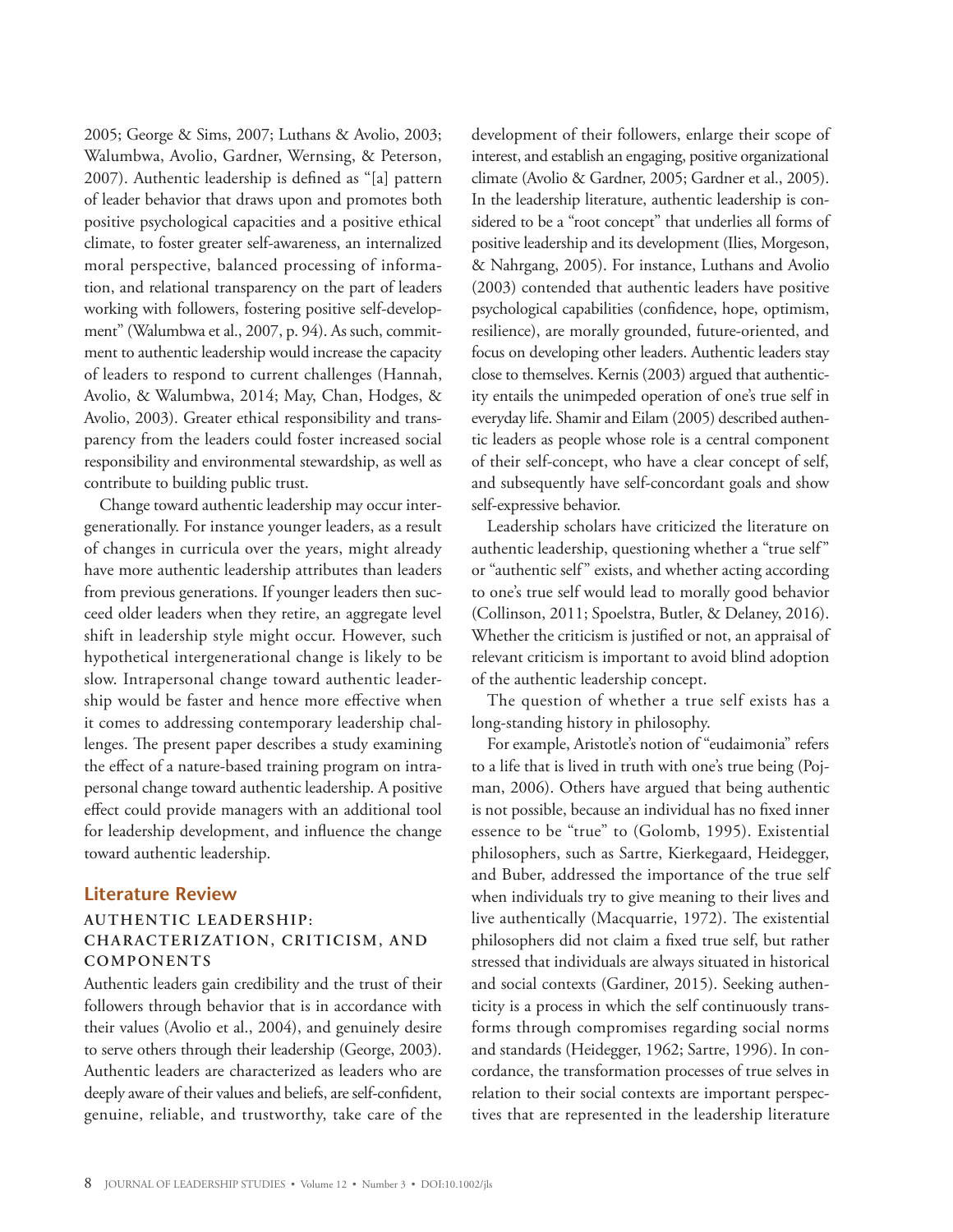as well (Ford & Harding, 2011; Shaw, 2010). Some literature on authentic leadership suggests people do have a fixed authentic self that needs to be found and emphasized in one's leadership orientation (Avolio & Gardner, 2005; Bass & Steidlmeier, 1999). Yet, others have conceptualized authenticity as an ongoing process that requires a connection with the organizational collective, conjointly enhancing meaningful work and ethical behavior (Algera & Lips-Wiersma, 2012; Nyberg & Sveningsson, 2014).

Similarly, literature on authentic leadership suggests that the concept builds on the implicit premise that acting in accordance with an essential true self is morally good (Avolio et al., 2004; Ilies et al., 2005; Ladkin & Taylor, 2010; Luthans & Avolio, 2003; Walumbwa et al., 2007, 2010). Yet, an implicit suggestion does not imply that the same authors believe the premise is true. There is no a priori reason to assume that emphasizing one's authenticity (whether fixed or perpetually constructed) leads to good behavior (Algera & Lips-Wiersma, 2012; Ford & Harding, 2011; Nyberg & Sveningsson, 2014). In addition, the notion of good behavior is in itself problematic, as behavior in complex settings is rarely purely right or wrong (Lawler & Ashman, 2012) and what is right or wrong depends on the observer's perspective.

In short, the existence of a fixed authentic self and the idea of good moral behavior as an automatic outcome of being authentic cannot be assumed. In the present study, both assumptions are not necessary, because the measures reflect the four core components of authentic leadership (Avolio, Griffith, Wernsing, & Walumbwa, 2013; Avolio, Walumbwa, & Weber, 2009). These four components are: (a) self-awareness, which refers to understanding one's strengths and weaknesses; (b) internalized moral perspective, which is a self-regularity process guided by moral standards and values; (c) balanced processing, which implies objectively analyzing all relevant information before making a decision; and (d) relational transparency, which denotes openness and honesty in presenting oneself to others. The four-component model was operationalized as a survey instrument and successfully employed and validated in a variety of studies (e.g., Gardner, Cogliser, Davis, & Dickens, 2011; Neider & Schriesheim, 2011; Walumbwa et al., 2007). It is probable that people have, for instance, strengths and weaknesses, internal moral standards, and core beliefs, regardless of the question of whether a pre-existing authentic self exists. In the present study, the instrument was applied longitudinally within an experimental design to assess authentic leadership development. It is likely that increased internalized moral perspective and relational transparency are conducive to meet the challenge of public distrust in leaders, and that self-awareness and balanced processing help address the challenge of increased complexity.

#### **INVESTIGATING LEADERSHIP CHANGE**

Leadership scholars have contended that intrapersonal leadership development practices are a loose collection of assumption-driven actions, rather than evidencebased programs (Day, 2000; Day & Halpin, 2012; Luthans & Avolio, 2003). Nevertheless, reviews suggest that leadership interventions can have the intended positive effects (Avolio, Reichard, Hannah, Walumbwa, & Chan, 2009; Collins & Holton, 2004; Day, Fleenor, Atwater, Sturm, & McKee, 2014). The most comprehensive review, a systematic meta-analysis of 200 empirical studies, suggested a 66% probability of achieving a positive outcome after leadership interventions (Avolio, Reichard, et al., 2009). On average, the effects sizes were moderate, yet the effectiveness largely varied across studies.

Experimental studies have investigated specific outcomes of training or other interventions, such as task performance, job satisfaction, or persuasiveness (for specific examples, see Avolio, Reichard, et al., 2009, table 2). Experimental studies have not yet addressed the effect of interventions on general authentic leadership style, rather than specific behaviors or mental dispositions. Thus, the present study makes an original contribution to the literature by investigating general authentic leadership change.

Only a few studies on leadership intervention effects included a thorough evaluation and measurement of leadership development outcomes (Gurjian, Halbeisen, & Lane, 2014; Kaiser & Curphy, 2013). Studies with longitudinal measurements, which allow systematic comparison of leadership attributes before and after intervention, are relatively rare (Day et al., 2014). A qualitative study by Baron and Parent (2015) suggested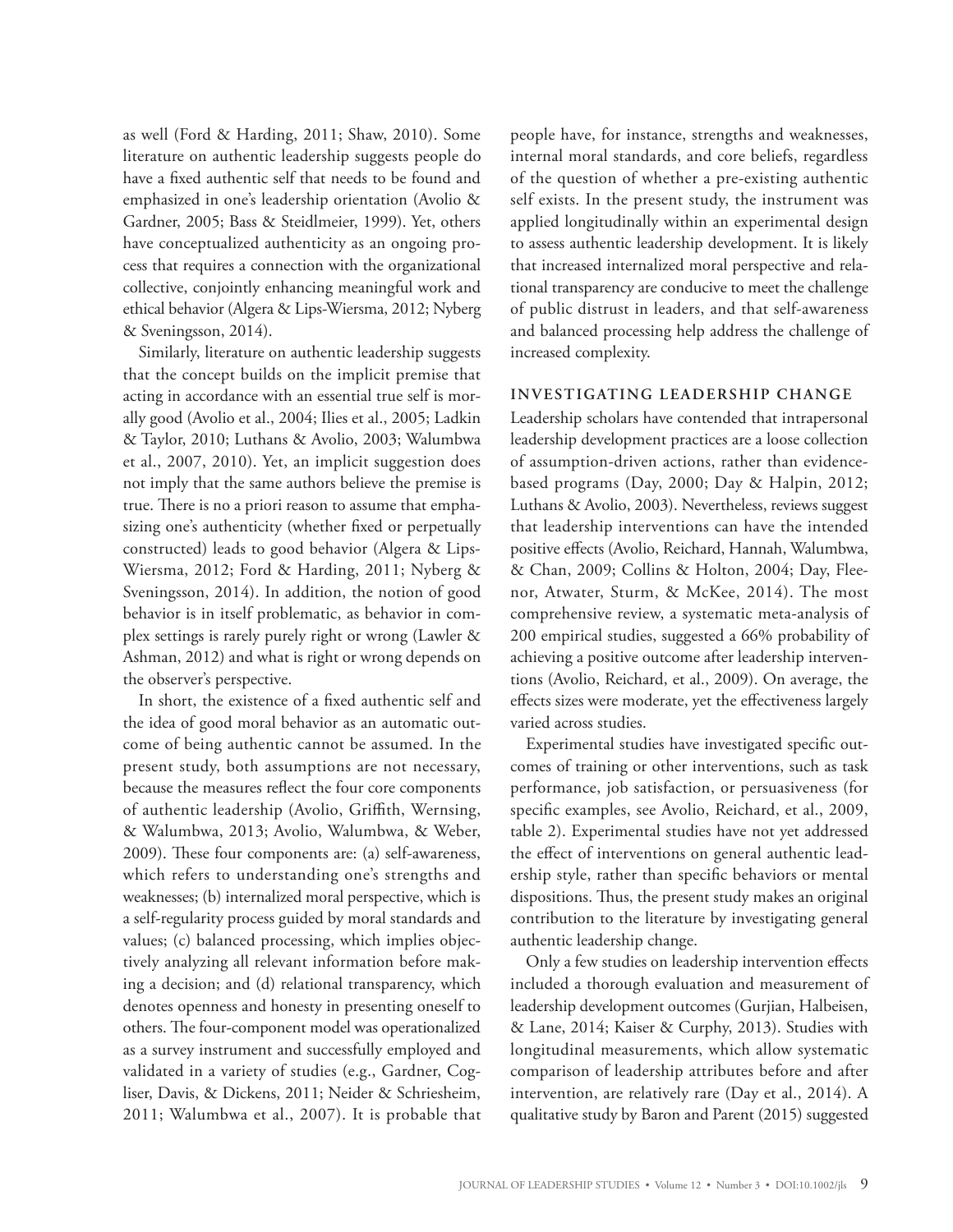that participants in a training program introspectively noticed development in three dimensions of authentic leadership (self-awareness, relational transparency, and balanced treatment of information). Another study used classroom trigger events and an exercise, and concluded that these interventions stimulated a learning orientation toward authentic leadership based on a content analysis of students' narratives (Roche, 2010). While these findings suggest that authentic leadership development is achievable, there is still a need for quantitative research, which allows statistical testing (Cooper et al., 2005; Day et al., 2014; Luthans & Avolio, 2003; Roche, 2010). The present study applied an experimental design with quantitative measures to investigate change toward authentic leadership.

Most of the studies on leadership interventions are laboratory studies or focus on leadership development programs that use traditional settings such as conference venues (Day, 2011). However, other spatial contexts might be conducive to leadership development as well. "Critical life events", that is, trigger events that shape people's lives, are an important antecedent of authentic leadership (Cooper et al., 2005; Gardner et al., 2005; Lord & Hall, 2005; Luthans & Avolio, 2003; Lynn, 1992). Especially spending time in nature could act as a trigger event that could foster authentic leadership (Shamir & Eilam, 2005; Sparrowe, 2005). Evidence from environmental psychological research indeed confirmed that being in nature has various psychological effects, some of which resonate closely with the components of authentic leadership. These effects include stress reduction (Bratman, Hamilton, & Daily, 2012; Kaplan, 1995; Ulrich et al., 1991); attention restoration (Berman, Jonides, & Kaplan, 2008; Cole & Hall, 2010); emotional well-being (Hinds, 2011; Hinds & Sparks, 2008; Zelenski & Nisbet, 2012); personal development and increased self-awareness (D'Amato & Krasny, 2011; Friese, Pittman, & Hendee, 1995; Heintzman, 2009; Talbot & Kaplan, 1986); an increase in creativity, inspiration and spirituality, greater authenticity, and connectedness (Frederickson & Anderson, 1999; Howell, Dopko, Passmore, & Buro, 2011; Kaye, 2006); and potential for contributing to sustainability (Koskela & Goldman Schuyler, 2016). Thus, immersion in wilderness could induce high-impact experiences, which might act as trigger events fostering intrapersonal change (Boniface, 2000; Maslow, 1964; McDonald, Wearing, & Ponting, 2009). The present study makes a novel contribution to the literature by investigating the effect of participation in a 14-week nature-based leadership training program on intrapersonal change toward authentic leadership. The core of the program consists of immersion in remote wilderness for 4–6 days, preceded by introductory and preparation meetings, and followed by reinforcement and evaluation meetings. While the literature assumes authentic leadership development to be a lifelong learning process (Day & Halpin, 2012; Lord & Hall, 2005), long-term change is by necessity implemented through a series of short-term changes. Also, the trigger event effect of immersion in wilderness could catalyze change. Therefore, the following hypothesis was tested: Participation in a nature-based training leadership transformation program increases authentic leadership.

To investigate whether the effects of the program are specific to authentic leadership, or whether these effects extend beyond the domain of leadership, the study examined personality traits as well. Personality traits are the most basic psychological characteristics of individuals (Goldberg, 1992). It is likely that a leadership training program has a larger effect on leadership attributes than on personality traits. Including personality traits in the measurement generates insight into the specificity of the training program and therefore increases the understanding of potential effects. Hence, the following hypothesis was tested: Changes in personality traits as a result of the program are of a lesser magnitude than changes in authentic leadership.

## **Methods**

## **DESIGN**

The present study adopted a natural experimental design, which is typically useful for studying relationships between phenomena that cannot be studied in laboratory settings (Bakker & Jacobs, 2016). The study applied a within-participants design and used longitudinal measures (i.e., the same survey to assess authentic leadership components before and after the intervention). The control condition was the level of authentic leadership before the training program, and the experimental condition was the equivalent level after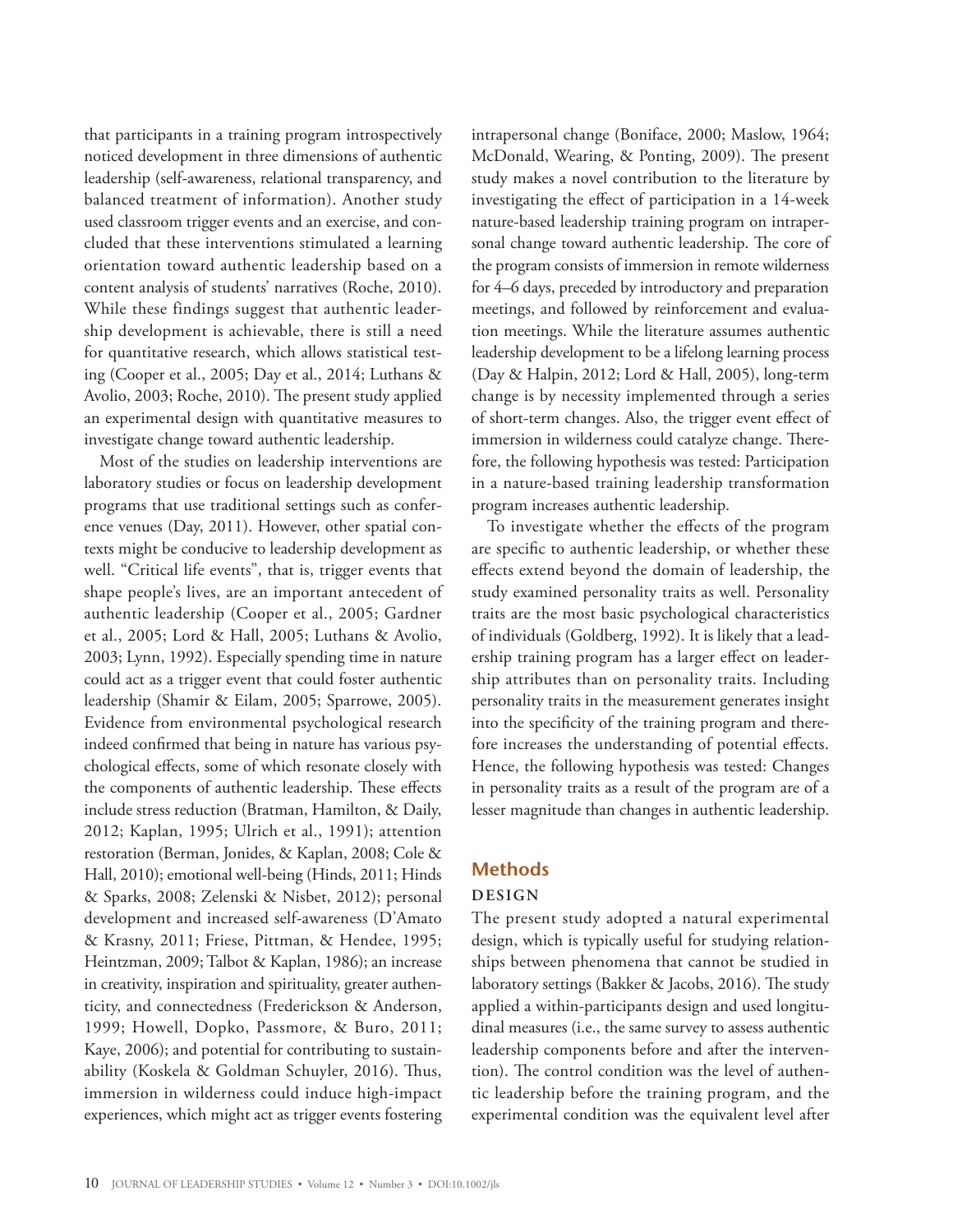the program, and hence, the effect was the within-participants change in authentic leadership. Assuming that other factors do not systematically covary between the conditions, cause–effect relationships can be inferred. Lack of control of potential covariates can be a possible weakness of natural experiments and can affect internal validity. On the other hand, external validity is a strength of natural experiments, as the problem of whether laboratory findings can extend to the complex real world does not exist.

#### **CONTEXT**

Data were collected during 2015 among participants of the Wilderness Leadership Transformation Program of the Foundation for Natural Leadership (FNL), based in the Netherlands. The program consisted of a 4–6-day wilderness trail with a group of five to seven participants, accompanied by one or two local guides and a certified FNL facilitator. The training program aimed to develop participants' "natural leadership" behavior and their regard for it, whereby the FNL description of "natural leadership" mirrors the construct of authentic leadership. The design of the trail provided the necessary conditions for full immersion in nature. Participants hiked in remote natural places without human-made facilities, carrying only backpacks with a sleeping bag and food. Trails were organized in remote wilderness areas in Europe (Switzerland, Spain, and Ireland) and Africa (South Africa and Botswana). Participants camped, walked in silence, experienced periods of solitude, and slept in the open air. In addition, the program facilitated self-reflection, the sharing of life stories and experiences, and one-to-one conversations. After the trail experience, each participant and the facilitator evaluated the event, and the commitments and intentions that had emerged. Finally, after 2months, trail participants met to share how those commitments and intentions were put into practice.

#### **SAMPLING PROCEDURE AND SAMPLE**

In 2015, the FNL organized 17 trail programs. All 107 participants in these programs, including leaders working in business, banking, and institutional and governmental settings, were approached to participate in the study. A researcher visited the training program introduction meetings to explain the data collection procedure to the participants and to guarantee anonymous and

confidential treatment of their data. Two weeks before the wilderness experience, participants received an invitation by email to complete the web-based pre-event survey. Ten weeks after the wilderness experience and at the end of the entire training program, participants received a similar invitation to complete the postevent survey. One year later, participants were asked to fill out a delayed postevent survey. As short-term effects might fade away over time (Jacobs & Harms, 2014), the delayed survey was needed to examine persistence of effects. Participants received two email reminders for the pre-event survey, and three reminders for the postevent survey and the delayed postevent survey. Of the training program participants, 89 (83%) completed the pre-event survey and 66 (62%) completed the pre- and both postevent surveys. Of the participants included in the analyses, 33% were female, and the mean age was 45 (*SD*=6.38).

#### **VARIABLES**

All three surveys contained the same scales. The 16-item Authentic Leadership Inventory (Walumbwa et al., 2007) was used to measure participants' leadership orientation. Specific formulations were converted to self-assessment items (e.g., "My leader is clearly aware of the impact he/she has on others" was transformed into "I, as a leader, am clearly aware of the impact I have on others") (see Table 1 for all items). Prior research demonstrated adequate reliability of the authentic leadership measures in the 16-item inventory (Neider & Schriesheim, 2011). Personality traits were measured with the 50-item International Personality Item Pool Big-Five Factor Markers (Goldberg, 1992). The measures in the personality inventory assess the so-called "Big Five" personality traits of emotional stability, extraversion, openness to experience, agreeableness, and conscientiousness. The scales are validated and frequently used (Costa & McCrae, 1992; Judge & Bono, 2000). All variables were coded on 5-point response scales, ranging from 1 (*strongly disagree*) to 5 (*strongly agree*) with as a neutral point. Additionally, both surveys included information on gender, age, trail destination, and date.

## **ANALYSES**

Reliability analyses were used on the converted self-assessment scales to verify whether the associated items intended to measure one construct indeed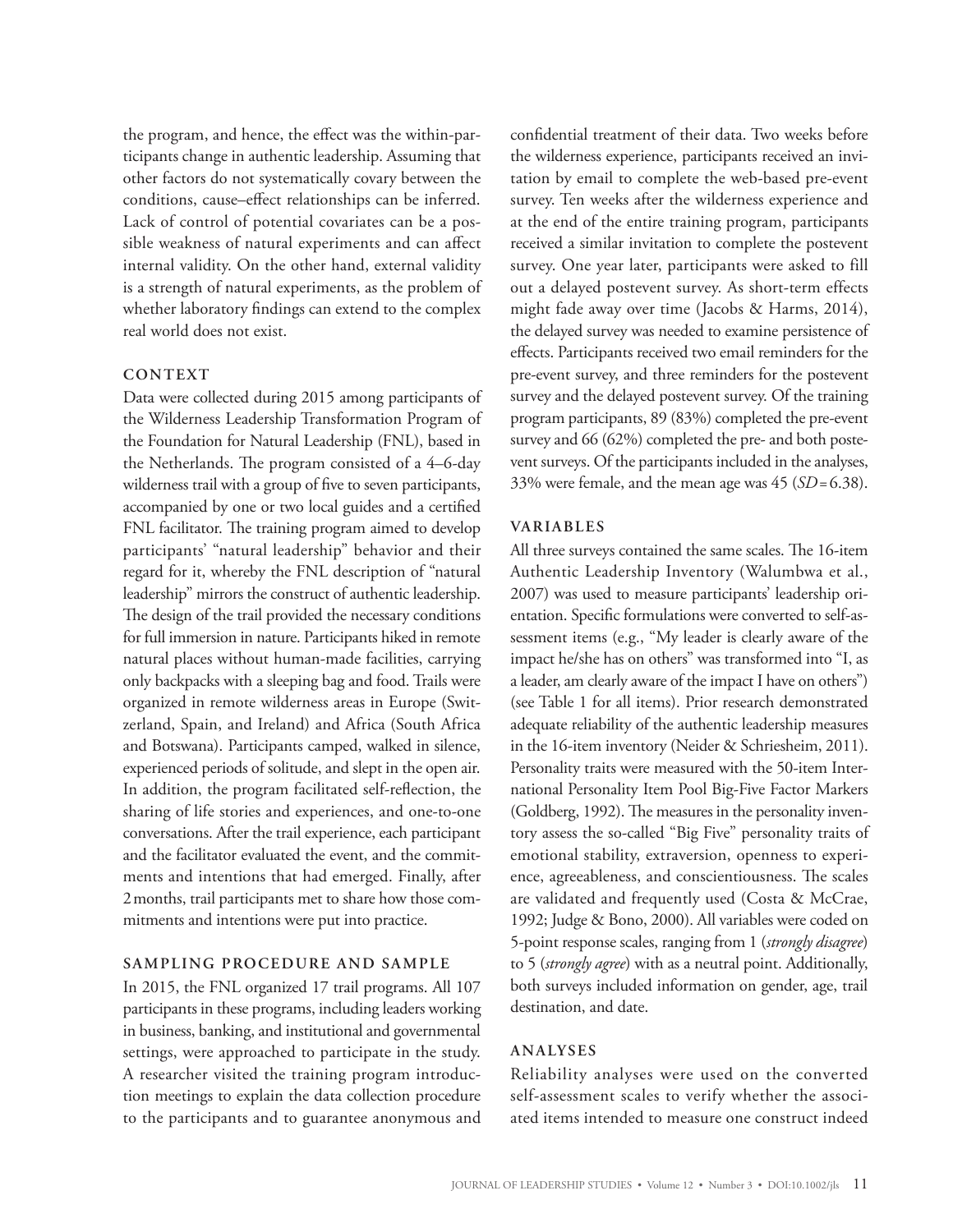| Table 1. Reliability Analyses of Authentic Leadership Components                              |                                             |                                 |                  |  |  |  |  |
|-----------------------------------------------------------------------------------------------|---------------------------------------------|---------------------------------|------------------|--|--|--|--|
| <b>Authentic leadership component</b><br><b>Item</b>                                          | <b>Corrected item-</b><br>total correlation | <b>Alpha if item</b><br>deleted | Cronbach's alpha |  |  |  |  |
| Self-awareness                                                                                |                                             |                                 | .59              |  |  |  |  |
| I, as a leader, solicit feedback for improving my dealings with<br>others.                    | .31                                         | .57                             |                  |  |  |  |  |
| I, as a leader, describe accurately the way that others view my<br>abilities.                 | .44                                         | .47                             |                  |  |  |  |  |
| I, as a leader, show that I understand my strengths and<br>weaknesses.                        | .38                                         | .52                             |                  |  |  |  |  |
| I, as a leader, am clearly aware of the impact have on others.                                | .37                                         | .53                             |                  |  |  |  |  |
| Internalized moral behavior                                                                   |                                             |                                 | .68              |  |  |  |  |
| I, as a leader, show consistency between my beliefs and actions.                              | .55                                         | .55                             |                  |  |  |  |  |
| I, as a leader, use my core beliefs to make decisions.                                        | .56                                         | .57                             |                  |  |  |  |  |
| I, as a leader, resist pressures to do things contrary to my beliefs.                         | .39                                         | .68                             |                  |  |  |  |  |
| I, as a leader, guide my actions by internal moral standards.                                 | .40                                         | .65                             |                  |  |  |  |  |
| <b>Balanced processing</b>                                                                    |                                             |                                 | .59              |  |  |  |  |
| I, as a leader, ask for ideas that challenge my core beliefs.                                 | .41                                         | .49                             |                  |  |  |  |  |
| I, as a leader, carefully listen to alternative perspectives before<br>reaching a conclusion. | .41                                         | .49                             |                  |  |  |  |  |
| I, as a leader, objectively analyze relevant data before making a<br>decision.                | .27                                         | .61                             |                  |  |  |  |  |
| I, as a leader, encourage others to voice opposing points of view.                            | .42                                         | .49                             |                  |  |  |  |  |
| Relational transparency                                                                       |                                             |                                 | .67              |  |  |  |  |
| I, as a leader, clearly state what I mean.                                                    | .63                                         | .46                             |                  |  |  |  |  |
| I, as a leader, admit mistakes when they occur.                                               | .35                                         | .67                             |                  |  |  |  |  |
| I, as a leader, openly share information with others.                                         | .31                                         | .69                             |                  |  |  |  |  |
| I, as a leader, express my ideas and thoughts clearly to others.                              | .56                                         | .53                             |                  |  |  |  |  |

had acceptable internal consistency, so that the items could be combined into composite variables representing the latent constructs. Paired sample *t* tests were used to estimate differences in authentic leadership and personality traits within participants before and after the training program, and after 1 year. To address the increased chance of a Type I error due to simultaneous testing, the Bonferroni correction (i.e., dividing the .05 alpha level by the number of simultaneous tests) was applied (Cabin & Mitchell, 2000). Cohen's *d* was used as the associated effect size statistic.

## **Results**

#### **RELIABILITY ANALYSES**

The internal consistencies of the self-assessment scales of internalized moral behavior (.68) and relational

transparency (.67) were adequate (Table 1), based on the habitually accepted cut-off point of .65. The reliabilities of self-awareness (.59) and balanced processing (.59) were somewhat low. However, as Cronbach's alpha increases with the number of items, a value of .60 is considered acceptable for scales with only a few (e.g., four) items (Loewenthal, 2002; Schmitt, 1996). Deleting items would not substantially increase the value of alpha for any of the constructs (as indicated under the column "Alpha if item deleted" in Table 1). Therefore, composite indices were computed for each of the authentic leadership components as the means of the associated items. The composite indices were used for further analyses.

The internal consistencies for the personality traits were .85 for emotional stability, .79 for extraversion, .74 for openness to experience, .79 for agreeableness,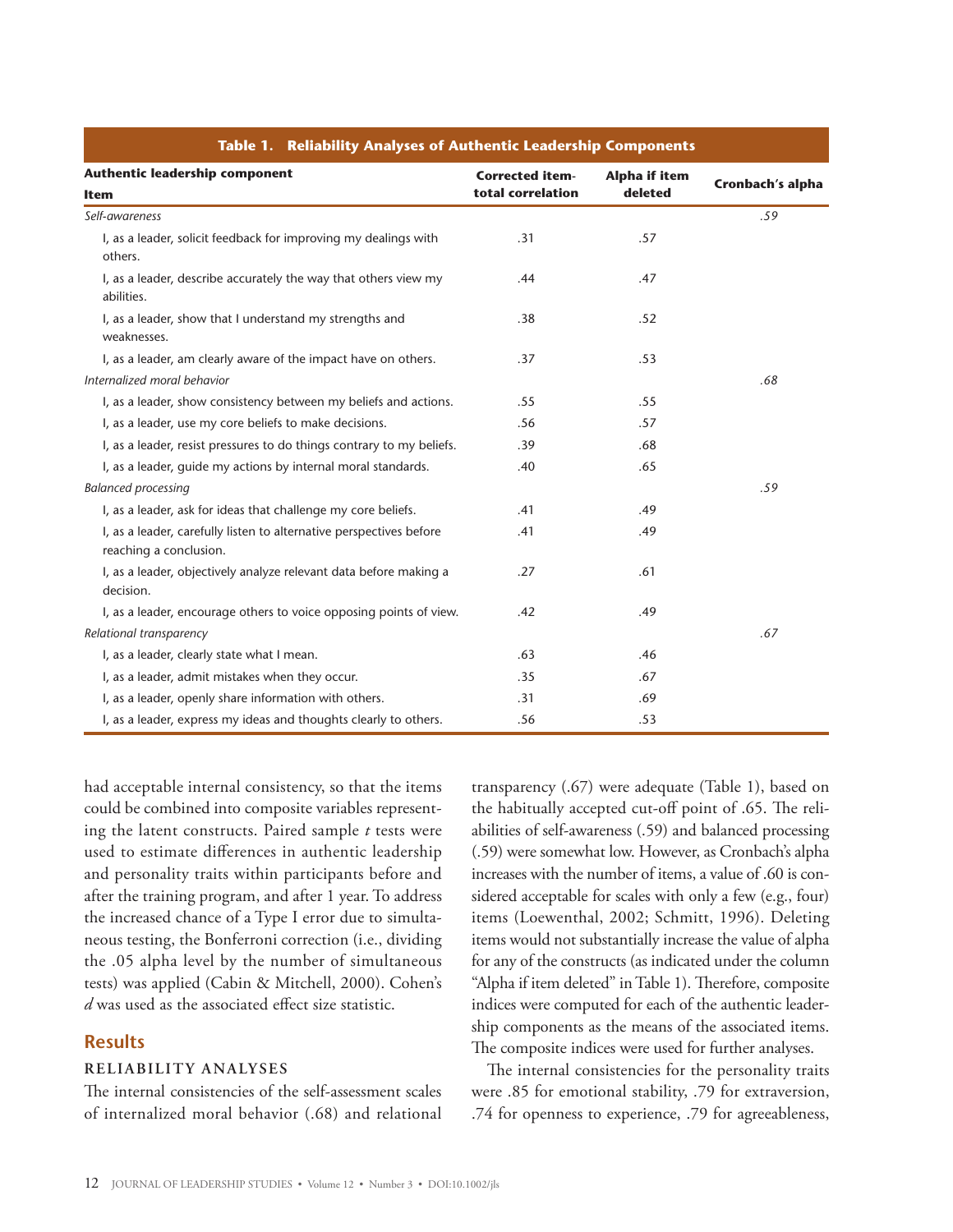and .72 for conscientiousness. Composite indices were computed for each of the personality traits and used for further analyses.

#### **CHANGES IN AUTHENTIC LEADERSHIP**

The results of the pre-event survey show that, before the training program, participants were already oriented toward authentic leadership (Table 2). Still, all authentic leadership components increased after the training program. The effect sizes of all increases in authentic leadership components were in the range of .61 to .75, which can be qualified as effect sizes between medium and large (Cohen, 1988). These figures confirm the first hypothesis that participation in the program increases authentic leadership. Increases in authentic leadership persisted after the training program. Balanced processing increased during the year after with 0.31 ( $t = 4.51$ ,  $p < .001$ ); all other authentic leadership components were statistically equal for the post and 1 year after measurements.

The increases in authentic leadership were not statistically different between sexes and between locations

of the training program as estimated by independent sample *t* tests.

### **CHANGES IN PERSONALITY TRAITS**

The change in four of the five personality traits was statistically significant (Table 3). The effect sizes of changes in personality traits changes were considerably lower than the effect sizes of changes in authentic leadership. These findings suggest that changes in personality traits were of a lower magnitude than changes in authentic leadership style, in line with the second hypothesis.

#### **DISCUSSION AND CONCLUSION**

The study's natural experiment offered evidence that all components of authentic leadership can increase within participants, following a nature-based training program. Moreover, the change did not fade away over time, as suggested by the delayed (1 year) measurement. Changes in psychological dispositions were predominantly specific to authentic leadership. In contrast, changes in personality traits were of a considerably

|                                             | Table 2. Differences in Authentic Leadership Components Before and After Training Program |                                      |                                       |                                      |         |         |           |
|---------------------------------------------|-------------------------------------------------------------------------------------------|--------------------------------------|---------------------------------------|--------------------------------------|---------|---------|-----------|
| <b>Authentic</b><br>leadership<br>component | Mean $(SD)$ —<br><b>Pretraining</b>                                                       | Mean $(SD)$ —<br><b>Posttraining</b> | Mean (SD)<br>1 year after<br>training | <b>Difference</b><br><b>Pre-Post</b> | t value | p value | Cohen's d |
| Self-awareness                              | 3.84(0.56)                                                                                | 4.21(0.48)                           | 4.25(0.56)                            | 0.37                                 | 5.23    | < 0.01  | 0.71      |
| Internalized<br>moral behavior              | 4.26(0.58)                                                                                | 4.63(0.39)                           | 4.58(0.43)                            | 0.37                                 | 4.83    | < 0.01  | 0.75      |
| Balanced<br>processing                      | 3.92(0.58)                                                                                | 4.27(0.52)                           | 4.58(0.43)                            | 0.35                                 | 5.81    | < .001" | 0.64      |
| Relational<br>transparency                  | 4.25(0.52)                                                                                | 4.56(0.50)                           | 4.56(0.39)                            | 0.31                                 | 4.67    | < 0.01  | 0.61      |

\* Significant at the Bonferroni corrected alpha level of .05/4=.0125.

#### **Table 3. Differences in Personality Traits Before and After Training Program**

| <b>Personality traits</b> | Mean $(SD)$ —<br><b>Pretraining</b> | Mean $(SD)$ —<br><b>Posttraining</b> | <b>Mean difference</b> | t value | <i><b>p</b></i> value | Cohen's d |
|---------------------------|-------------------------------------|--------------------------------------|------------------------|---------|-----------------------|-----------|
| Extroversion              | 3.56(.58)                           | 3.53(.58)                            | $-0.03$                | 1.23    | .225                  | 0.05      |
| Agreeableness             | 4.20(.53)                           | 4.35(.49)                            | 0.15                   | 3.35    | .001                  | 0.29      |
| Conscientiousness         | 3.48(.57)                           | 3.66(.51)                            | 0.18                   | 3.36    | .001'                 | 0.33      |
| Emotional stability       | 3.78(.68)                           | 4.05(.67)                            | 0.27                   | 4.00    | < .001'               | 0.40      |
| Openness to experience    | 3.96(.43)                           | 4.11(.45)                            | 0.15                   | 3.43    | .001'                 | 0.34      |

\* Significant at the Bonferroni corrected alpha level of .05/5=.01.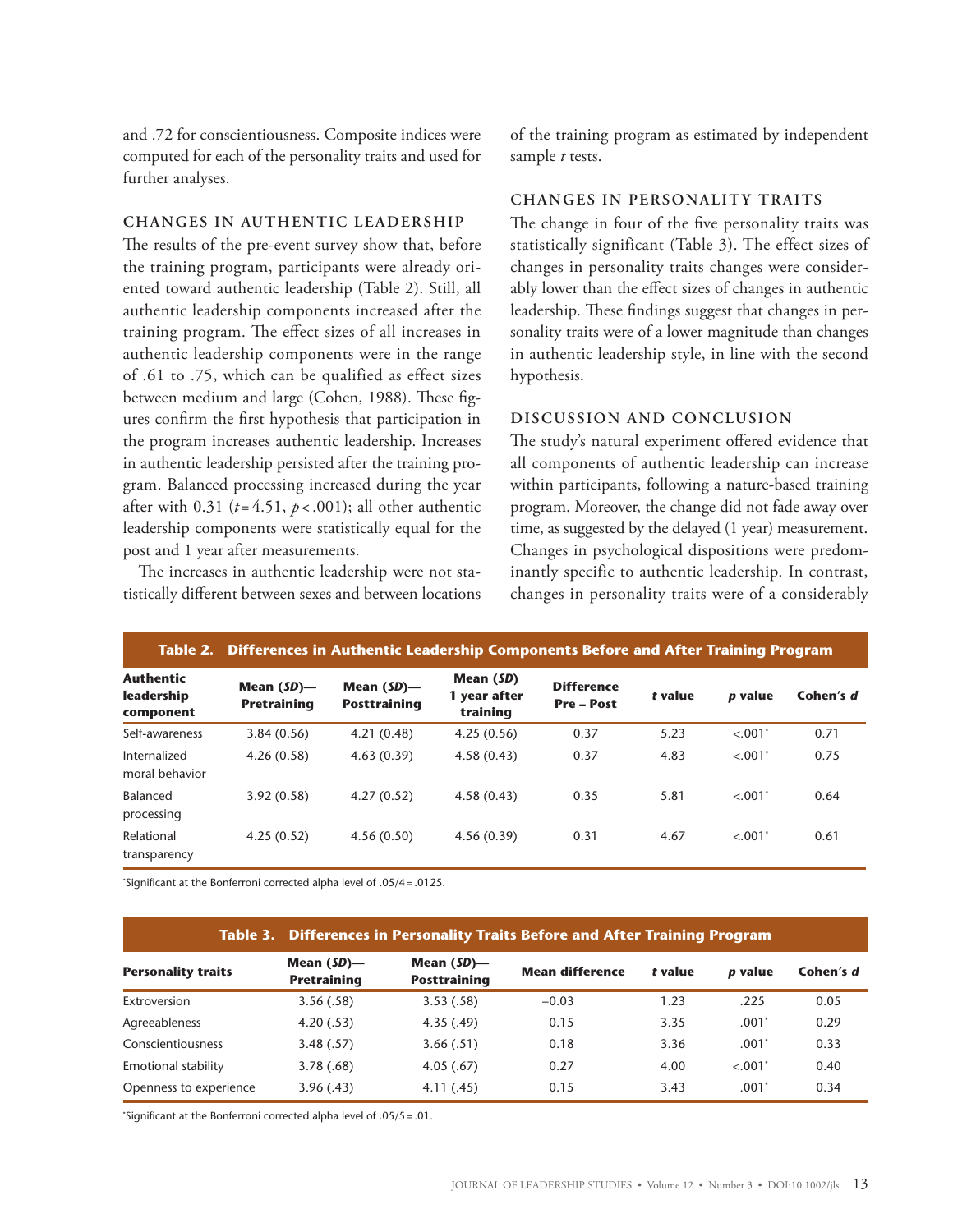lesser magnitude. Previous qualitative studies suggested that appropriate training programs could foster authentic leadership (Baron & Parent, 2015; Evans, Hess, Abdelhamid, & Stepleman, 2016; Roche, 2010). Importantly, the present study provided more robust evidence based on longitudinal measures, as recommended for testing the effectiveness of leadership interventions (Day, 2011).

The present study did not focus on whether the measured increases lead to better behavior. Yet, it is likely that leaders with an enhanced authentic leadership style will tend to behave in ways that respond to current leadership challenges, and in that sense could be called morally better leaders. However, the issue was not empirically addressed in the present study and thus requires further research.

The study extended current insights into leadership development. Previous research predominantly addressed specific outcomes of interventions, such as task performance, job satisfaction, or persuasiveness (see Avolio, Reichard, et al., 2009, table 2). In contrast, the present study makes a new contribution to the literature by demonstrating change in general authentic leadership style. Change in authentic leadership is much broader than change in specific outcomes, as it reflects leaders' overall orientation. The effect sizes for the changes in authentic leadership components were between .61 and .75. Remarkably, these effect sizes are similar to the average effect sizes reported in a meta-analytic study (.67 after removing outliers and correcting for sampling bias and measurement error) that analyzed experiments targeting specific outcomes (Avolio, Reichard, et al., 2009). Generally, specific behaviors or dispositions are easier to change than more general ones, as the latter are more central to one's belief system or identity (Ajzen, 2005). The findings of the present study raise the question as to what aspects of the training program fostered the increase in authentic leadership. Answering the question is important because it can provide clues about how to improve training interventions (Avolio, Reichard, et al., 2009).

It is likely that the training program's participants' immersion in the wilderness influenced the change in leadership style. A lengthy stay in remote natural areas is a distinctive feature of the examined training program relative to other training programs that were investigated by other researchers. The interpretation of the present study's findings parallels those in the existing literature, demonstrating that nature experiences can have positive effects on a variety of specific mental dispositions of individuals, such as stress-reduction, self-awareness, and connectedness (Frederickson & Anderson, 1999; Heintzman, 2009; Kaplan & Kaplan, 1989).

Additionally, the duration of the training program may partially explain the considerable increase in general authentic leadership orientation. A meta-analysis concluded that only 9% of the assessed studies exceeded 7days in duration (Avolio, Reichard, et al., 2009). The median intervention length was 3–6 hours, while the modal intervention length was under 1 hour. The present study examined a training program of 4–6 days, with additional preparatory and evaluation meetings within a time frame of approximately 14weeks. The majority of participants continued meeting each other once or twice a year afterward.

Furthermore, the program facilitated peer-to-peer interactions. Prior studies have demonstrated that peer learning is an effective form of learning (Clark & Dumas, 2015). Life story telling, which is a part of the investigated training program, is a technique that fosters peer learning (Shamir & Eilam, 2005; Sparrowe, 2005). Telling life stories enables leaders to reflect on their values and emotions, and provides anchor points from which leadership approaches and identities develop and grow (Turner & Mavin, 2008). As the present research context did not allow us to vary these features (i.e., immersion in nature, duration, peerto-peer interactions) of the training program, future studies are needed to examine the merits of these explanations of the findings.

Self-report measurements have limitations that merit consideration when evaluating the findings. The information processing that was required to fill out the questionnaires might make the participants' responses susceptible to bias (Diddams & Chang, 2012; Messick & Bazerman, 2004; Tice & Wallace, 2003), such as bias pertaining to inaccurate self-assessment or social desirability. As an example of a potential source of inaccurateness, participants may find it difficult to assess the impact they have on others, or to estimate how clearly they express their ideas and thoughts to others.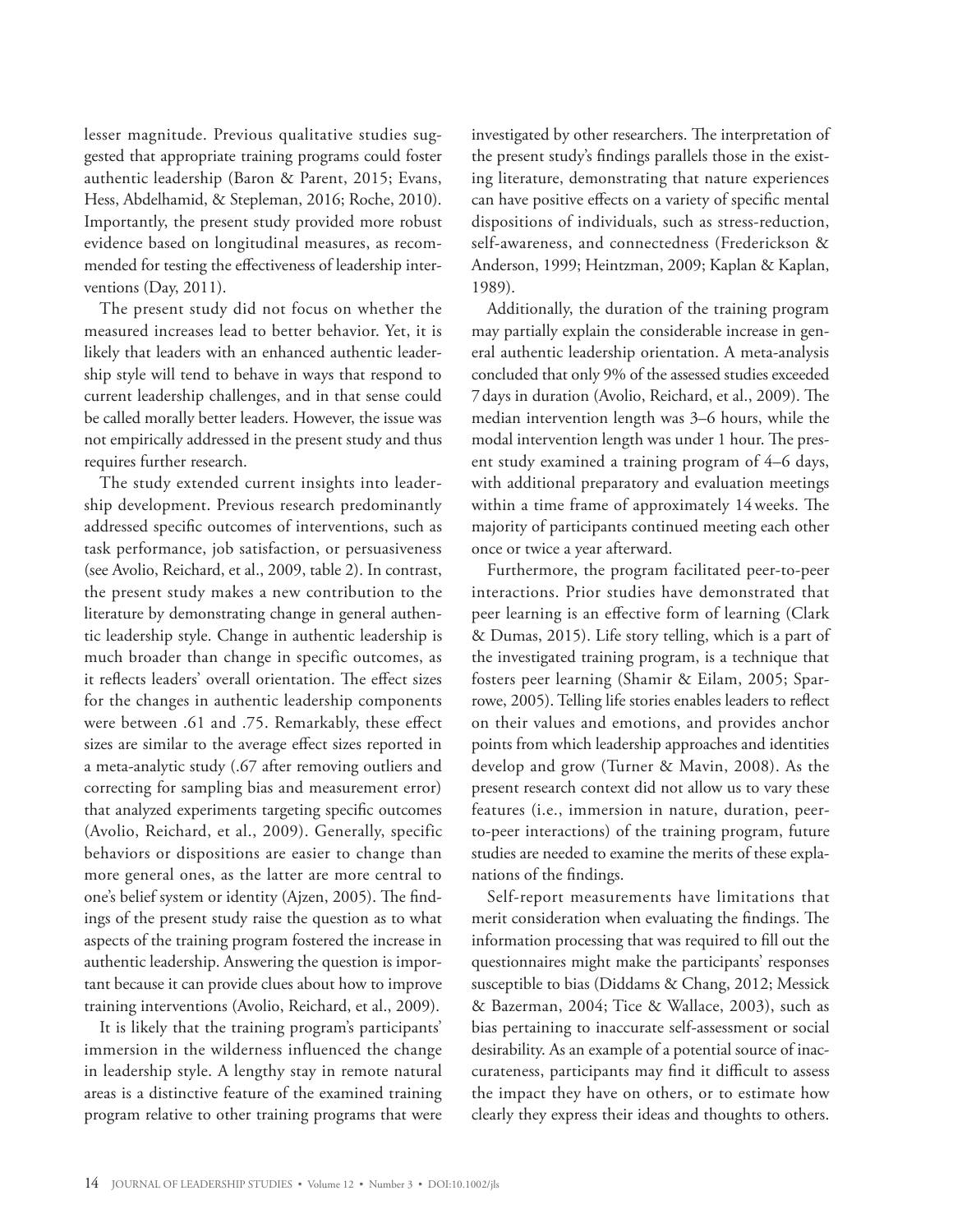Yet, findings are based on composite indices with adequate reliability and therefore less susceptible to bias in single items. Also, it is important to realize that the present study's results were based on comparing, within individuals, self-reports at three different points in time. If biases influenced the responses, it is likely that they influenced the responses similarly for all three questionnaires, and hence, the measured differences are likely to signify actual differences. Still, a potential form of social desirability bias might exist, as participants have invested in the training and might therefore be willing to present themselves as having changed. A follow-up study among employees of the participating leaders is currently being conducted in order to increase insight in bias due to investment.

The experimental design was applied to a complex, real-world situation. In addition, the sample consisted of 66 seasoned leaders working in business, banking, and institutional and governmental organizations. As the findings reflect the actual change in actual leaders after an actual training program, the present study provided evidence that a nature-based training program could foster change toward authentic leadership. As such, it could inform managers' choices of leadership development options for themselves and their followers.

#### **References**

Ajzen, I. (2005). *Attitudes, personality, and behaviour*. Maidenhead, England: McGraw-Hill Education.

Algera, P. M., & Lips-Wiersma, M. (2012). Radical authentic leadership: Co-creating the conditions under which all members of the organization can be authentic. *The Leadership Quarterly*, *23*(1), 118–131.

Avolio, B. J., & Gardner, W. L. (2005). Authentic leadership development: Getting to the root of positive forms of leadership. *The Leadership Quarterly*, *16*(3), 315–338.

Avolio, B. J., Gardner, W. L., Walumbwa, F. O., Luthans, F., & May, D. R. (2004). Unlocking the mask: A look at the process by which authentic leaders impact follower attitudes and behaviors. *The Leadership Quarterly*, *15*(6), 801–823.

Avolio, B. J., Griffith, J., Wernsing, T. S., & Walumbwa, F. O. (2013). What is authentic leadership development? In P. A. Linley, S. Harrington, & N. Garcea (Eds.), *The Oxford handbook of positive psychology and work* (pp. 39–52). New York, NY: Oxford University Press.

Avolio, B. J., & Luthans, F. (2006). *High impact leader: Moments matter in accelerating authentic leadership*. New York, NY: McGraw-Hill.

Avolio, B. J., Reichard, R. J., Hannah, S. T., Walumbwa, F. O., & Chan, A. (2009). A meta-analytic review of leadership impact research: Experimental and quasi-experimental studies. *The Leadership Quarterly*, *20*(5), 764–784.

Avolio, B. J., Walumbwa, F. O., & Weber, T. J. (2009). Leadership: Current theories, research, and future directions. *Annual Review of Psychology*, *60*, 421–449.

Bakker, M. M., & Jacobs, M. H. (2016). Tenure track policy increases representation of women in senior academic positions, but is insufficient to achieve gender balance. *PLoS One*, *11*(9), e0163376. https://doi.org/10.1371/journal.pone.0163376

Baron, L., & Parent, E. (2015). Developing authentic leadership within a training context: Three phenomena supporting the individual development process. *Journal of Leadership & Organizational Studies*, *22*(1), 37–53.

Bass, B. M., & Bass, R. (2008). *Bass's handbook of leadership* (4th ed.). New York, NY: Free Press.

Bass, B. M., & Steidlmeier, P. (1999). Ethics, character, and authentic transformational leadership behavior. *The Leadership Quarterly*, *10*(2), 181–217.

Berman, M. G., Jonides, J., & Kaplan, S. (2008). The cognitive benefits of interacting with nature. *Psychological Science*, *19*(12), 1207–1212.

Boniface, M. R. (2000). Towards an understanding of flow and other positive experience phenomena within outdoor and adventurous activities. *Journal of Adventure Education and Outdoor Learning*, *1*(1), 55–68.

Bratman, G. N., Hamilton, J. P., & Daily, G. C. (2012). The impacts of nature experience on human cognitive function and mental health. *Annals of the New York Academy of Sciences*, *1249*, 118–136.

Brown, M. E., Treviño, L. K., & Harrison, D. A. (2005). Ethical leadership: A social learning perspective for construct development and testing. *Organizational Behavior and Human Decision Processes*, *97*(2), 117–134.

Burke, R. J. (2006). Why leaders fail: Exploring the dark side. *International Journal of Manpower*, *27*(1), 91–100.

Cabin, R. J., & Mitchell, R. J. (2000). To Bonferonni or not to Bonferonni: When and how are the questions. *Bulletin of the Ecological Society of America*, *81*(3), 246–248.

Clark, I., & Dumas, G. (2015). Toward a neural basis for peerinteraction: What makes peer-learning tick? *Frontiers in Psychology*, *6*(2), 1–12.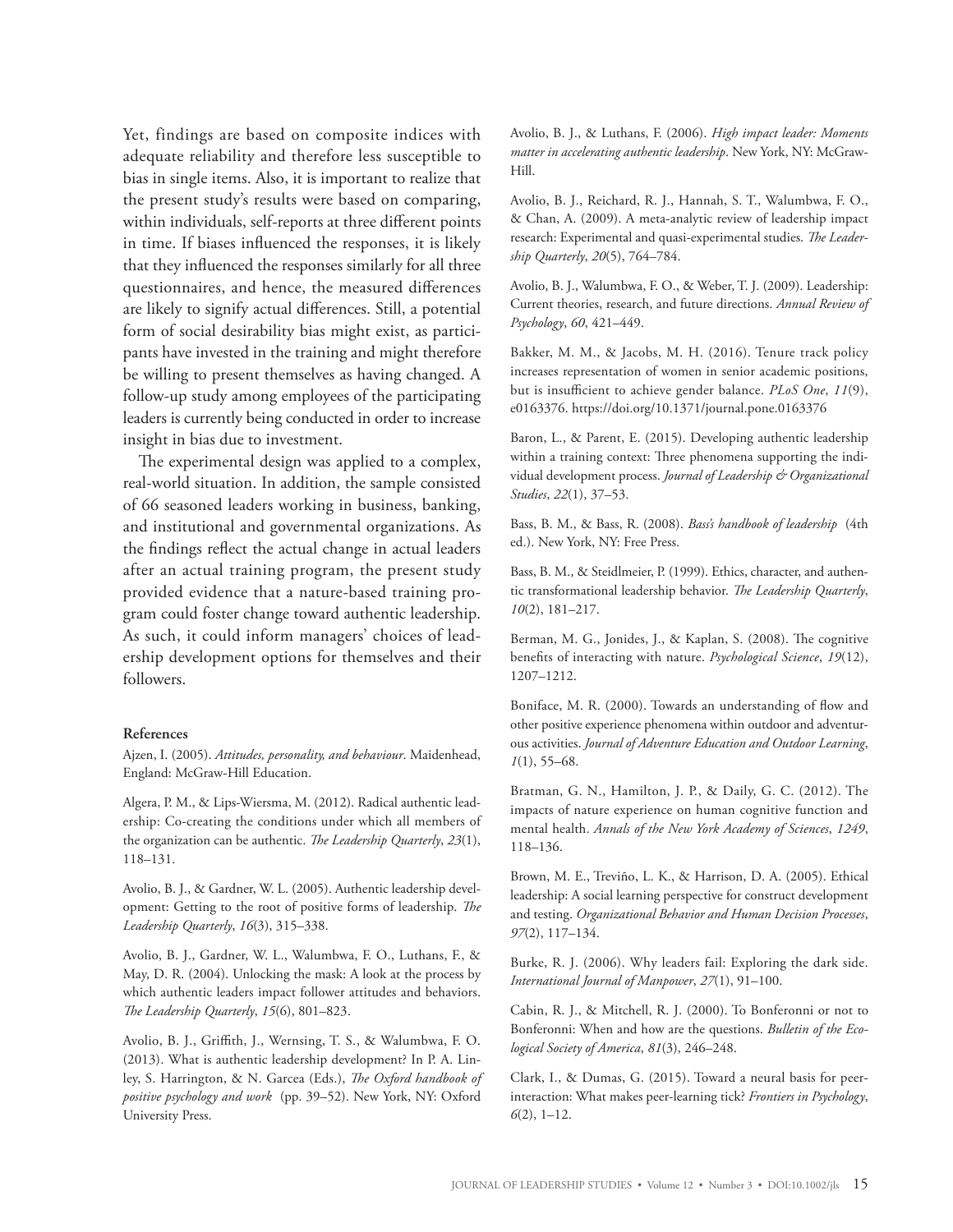Cohen, J. (1988). *Statistical power analysis for the behavioral sciences* (2nd ed.). Hillsdale, NJ: Erlbaum.

Cole, D. N., & Hall, T. E. (2010). Experiencing the restorative components of wilderness environments: Does congestion interfere and does length of exposure matter? *Environment and Behavior*, *42*(6), 806–823.

Collins, D. B., & Holton, E. F. (2004). The effectiveness of managerial leadership development programs: A meta-analysis of studies from 1982 to 2001. *Human Resource Development Quarterly*, *15*(2), 217–248.

Collinson, D. (2011). Critical leadership studies. In A. Bryman, D. Collinson, K. Grint, et al. (Eds.), *The Sage handbook of leadership studies* (pp. 181–194). Los Angeles, CA: Sage.

Conger, J. A., & Kanungo, R. S. (1998). *Charismatic leadership in organizations*. Thousand Oaks, CA: Sage.

Cooper, C. D., Scandura, T. A., & Schriesheim, C. A. (2005). Looking forward but learning from our past: Potential challenges to developing authentic leadership theory and authentic leaders. *The Leadership Quarterly*, *16*(3), 475–493.

Costa, P. T. Jr., & McCrae, R. R. (1992). *Revised NEO Personality Inventory (NEO-PI-R) and NEO Five-Factor Inventory (NEO-FFI) professional manual*. Odessa, FL: Psychological Assessment Resources.

Crooke, M., Csikszentmihalyi, M., & Bikel, R. (2015). Leadership in a complex world. *Organizational Dynamics*, *44*(2), 146–155.

Crossman, J. (2011). Environmental and spiritual leadership: Tracing the synergies from an organizational perspective. *Journal of Business Ethics*, *103*(4), 553–565.

D'Amato, L. G., & Krasny, M. E. (2011). Outdoor adventure education: Applying transformative learning theory to understanding instrumental learning and personal growth in environmental education. *The Journal of Environmental Education*, *42*(4), 237–254.

Day, D. V. (2000). Leadership development: A review in context. *The Leadership Quarterly*, *11*(4), 581–613.

Day, D. V. (2011). Integrative perspectives on longitudinal investigations of leader development: From childhood through adulthood. *The Leadership Quarterly*, *22*(3), 561–571.

Day, D. V., Fleenor, J. W., Atwater, L. E., Sturm, R. E., & McKee, R. A. (2014). Advances in leader and leadership development: A review of 25 years of research and theory. *The Leadership Quarterly*, *25*(1), 63–82.

Day, D. V., & Halpin, S. M. (2012). Growing leaders for tomorrow: An introduction. In D. V. Day, S. J. Zaccaro, & S. M. Halpin (Eds.), *Leader development for transforming organizations* (pp. 3–22). New York, NY: Psychological Press.

Diddams, M., & Chang, G. C. (2012). Only human: Exploring the nature of weakness in authentic leadership. *The Leadership Quarterly*, *23*(3), 593–603.

Evans, L., Hess, C. A., Abdelhamid, S., & Stepleman, L. M. (2016). Leadership development in the context of a university consolidation: An initial evaluation of the authentic leadership pipeline program. *Journal of Leadership Studies*, *10*(3), 7–21.

Ford, J., & Harding, N. (2011). The impossibility of the "true self" of authentic leadership. *Leadership*, *7*(4), 463–479.

Frederickson, L. M., & Anderson, D. H. (1999). A qualitative exploration of the wilderness experience as a source of spiritual inspiration. *Journal of Environmental Psychology*, *19*(1), 21–39.

Friese, G. T., Pittman, J. T., & Hendee, J. C. (1995). *Studies of the use of wilderness for personal growth, therapy, education, and leadership development: An annotation and evaluation*. Moscow, ID: University of Idaho Wilderness Research Center.

Fry, L. W. (2003). Toward a theory of spiritual leadership. *The Leadership Quarterly*, *14*(6), 693–727.

Gardiner, R. (2015). Gender, authenticity and leadership: Thinking with Arendt. *Leadership*, *12*(5), 632–637.

Gardner, W. L., Avolio, B. J., Luthans, F., May, D. R., & Walumbwa, F. (2005). "Can you see the real me?": A self-based model of authentic leader and follower development. *The Leadership Quarterly*, *16*(3), 343–372.

Gardner, W. L., Cogliser, C. C., Davis, K. M., & Dickens, M. P. (2011). Authentic leadership: A review of the literature and research agenda. *The Leadership Quarterly*, *22*(6), 1120–1145.

George, B. (2003). *Authentic leadership: Rediscovering the secrets to creating lasting value*. San Francisco, CA: Jossey-Bass.

George, B., & Sims, P. (2007). *True north: Discover your authentic leadership*. San Francisco, CA: Jossey-Bass.

Goldberg, L. R. (1992). The development of markers for the Big-Five factor structure. *Psychological Assessment*, *4*(1), 26–42.

Golomb, J. (1995). *In search of authenticity: From Kierkegaard to Camus*. London, England: Routledge.

Greenleaf, R. K., & Spears, L. C. (1998). *The power of servant leadership*. San Francisco, CA: Berret-Koehler.

Gurjian, P., Halbeisen, T., & Lane, K. (2014). Why leadership development programs fail. *McKinsey Quarterly*, *1*(1), 1–6.

Hannah, S. T., Avolio, B. J., & Walumbwa, F. O. (2014). Relationships between authentic leadership, moral courage, and ethical and pro-social behaviors. *Business Ethics Quarterly*, *24*(2), 277–279.

Heidegger, M. (1962). *Being and time*. New York, NY: Harper & Row.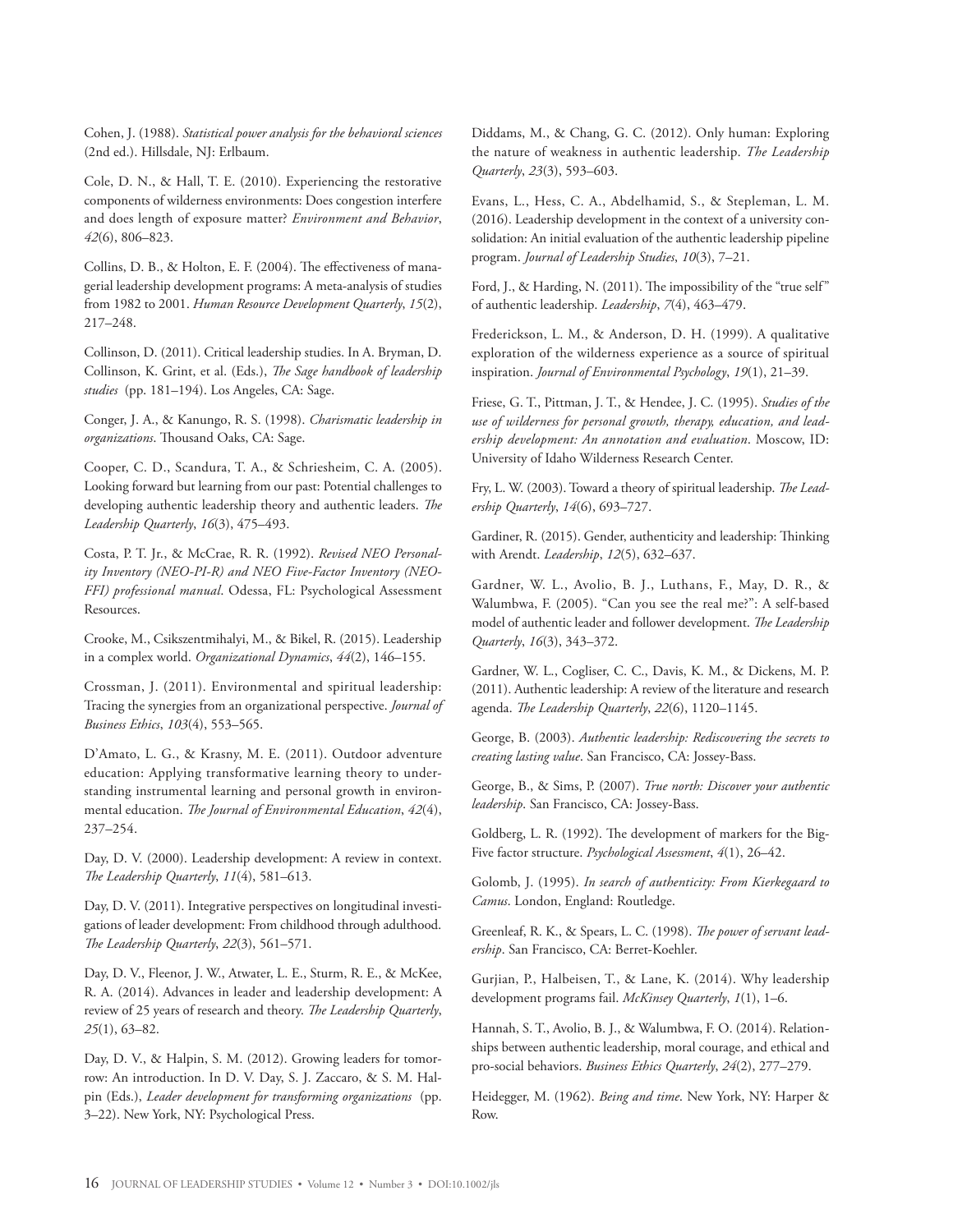Heintzman, P. (2009). The spiritual benefits of leisure. *Leisure/ Loisir*, *33*(1), 419–445.

Hinds, J. (2011). Exploring the psychological rewards of a wilderness experience: An interpretive phenomenological analysis. *The Humanistic Psychologist*, *39*(3), 189–205.

Hinds, J., & Sparks, P. (2008). Engaging with the natural environment: The role of affective connection and identity. *Journal of Environmental Psychology*, *28*(2), 109–120.

Hofman, R. E. (2008). A conscious-authentic leadership approach in the workplace: Leading from within. *Journal of Leadership Studies*, *2*(1), 18–31.

Howell, A. J., Dopko, R. L., Passmore, H.-A., & Buro, K. (2011). Nature connectedness: Associations with well-being and mindfulness. *Personality and Individual Differences*, *51*(2), 166–171.

Ilies, R., Morgeson, F. P., & Nahrgang, J. D. (2005). Authentic leadership and eudaemonic well-being: Understanding leader–follower outcomes. *The Leadership Quarterly*, *16*(3), 373–394.

Jacobs, M. H., & Harms, M. (2014). Influence of interpretation on conservation intentions of whale tourists. *Tourism Management*, *42*, 123–131.

Judge, T. A., & Bono, J. E. (2000). Five-factor model of personality and transformational leadership. *The Journal of Applied Psychology*, *85*(5), 751–765.

Kaiser, R., & Curphy, G. (2013). Leadership development: The failure of an industry and an opportunity for consulting psychologists. *Consulting Psychology Journal*, *65*(4), 294–302.

Kaplan, S. (1995). The restorative benefits of nature: Toward an integrative framework. *Journal of Environmental Psychology*, *15*(18), 169–182.

Kaplan, S., & Kaplan, R. (1989). *The experience of nature*. Cambridge, England: Cambridge University Press.

Kaye, B. Y. R. (2006). The spiritual dimension of wilderness. *International Journal of Wilderness*, *12*(3), 4–7.

Kernis, M. H. (2003). Towards a conceptualization of optimal self-esteem. *Psychological Inquiry*, *14*(1), 1–26.

Koskela, V., & Goldman Schuyler, K. (2016). Experiences of presence as a key factor toward sustainability leadership. *Journal of Leadership Studies*, *9*(4), 54–59.

Ladkin, D., & Taylor, S. S. (2010). Enacting the "true self": Towards a theory of embodied authentic leadership. *The Leadership Quarterly*, *21*(1), 64–74.

Lawler, J., & Ashman, I. (2012). Theorizing leadership authenticity: A Sartrean perspective. *Leadership*, *8*(4), 327–344.

Loewenthal, K. M. (2002). *An introduction to psychological tests and scales* (2nd ed.). Hove, England: Psychology Press.

Lord, R. G., & Hall, R. J. (2005). Identity, deep structure and the development of leadership skill. *The Leadership Quarterly*, *16*(4), 591–615.

Lorenzi, P. (2004). Managing for the common good: Prosocial leadership. *Organizational Dynamics*, *33*(3), 282–291.

Luthans, F., & Avolio, B. J. (2003). Authentic leadership development. In K. S. Cameron, J. E. Dutton, & R. E. Quinn (Eds.), *Positive organizational scholarship* (pp. 241–258). San Francisco, CA: Berrett-Koehler.

Lynn, A. (1992). Managing the challenges of trigger events: The mindsets governing adaptation to change. *Business Horizons*, *35*(5), 59–66.

Macquarrie, J. (1972). *Existentialism*. London, England: Penguin Books.

Maslow, A. (1964). *Religions, values, and peak experiences*. Columbus, OH: Ohio State University Press.

May, D. R., Chan, A. Y. L., Hodges, T. D., & Avolio, B. J. (2003). Developing the moral component of authentic leadership. *Organizational Dynamics*, *32*(3), 247–260.

McDonald, M. G., Wearing, S., & Ponting, J. (2009). The nature of peak experience in wilderness. *The Humanistic Psychologist*, *37*(4), 370–385.

Messick, D. M., & Bazerman, M. H. (2004). Ethical leadership and the psychology of decision making. In B. M. Staw (Ed.), *Psychological dimensions of organizational behavior* (3rd ed., pp. 241–257). New York, NY: Pearson.

Neider, L. L., & Schriesheim, C. A. (2011). The Authentic Leadership Inventory (ALI): Development and empirical tests. *The Leadership Quarterly*, *22*(6), 1146–1164.

Nyberg, D., & Sveningsson, S. (2014). Paradoxes of authentic leadership: Leader identity struggles. *Leadership*, *5*(17), 1–19.

Pojman, L. (2006). *Who are we? Theories of human nature*. New York, NY: Oxford University Press.

Roche, M. (2010). Learning authentic leadership in New Zealand: A learner-centred methodology and evaluation. *American Journal of Business Education*, *3*(3), 71–80.

Sartre, J.-P. (1996). *Being and nothingness: An essay on phenomenological ontology* (2nd ed.), (H. E. Barnes, Trans.). London, England: Routledge.

Schmitt, N. (1996). Uses and abuses of coefficient alpha. *Psychological Assessment*, *8*(4), 350–353.

Shamir, B., & Eilam, G. (2005). "What's your story?" A life-stories approach to authentic leadership development. *The Leadership Quarterly*, *16*(3), 395–417.